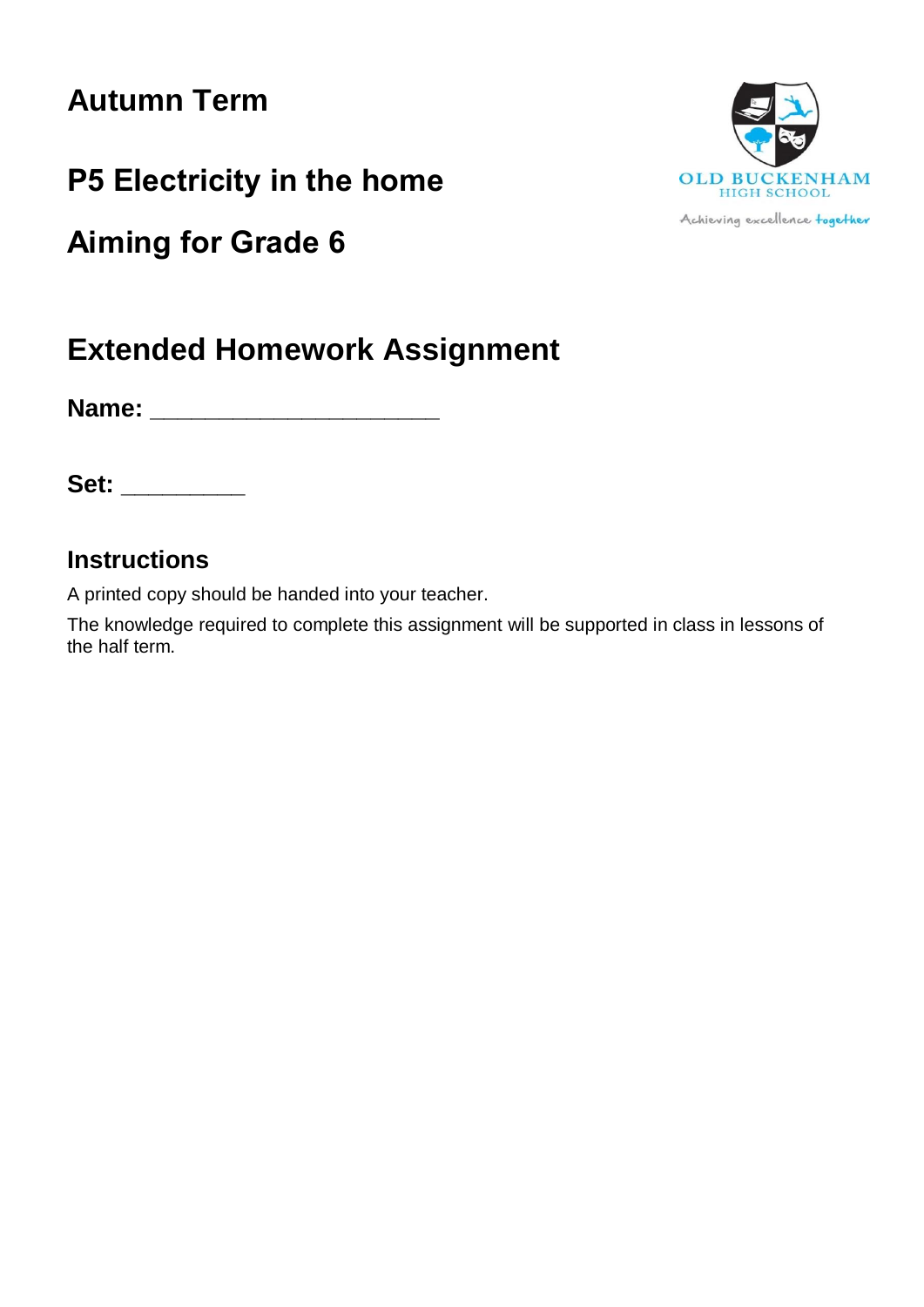## **Task**

#### **Electrical safety**

Write a leaflet about electrical safety for primary school students. The leaflet should include information about the devices you have learnt about which:

- **a** protect appliances (fuses, circuit breakers)
- **b** protect people (plastic casing, earthing, fuses).

#### **Appliances, cost, and efficiency**

In the table below is a list of some of the electrical appliances that you might find in a home, along with their power ratings. All these appliances plug into the mains electricity, which has a p.d. of 230 V.

Complete the table below by:

- calculating the resistance of each appliance
- calculating the current flowing through each appliance
- writing down the fuse that you would expect to find in each plug (available fuses are 3A, 5A, and 13A)
- calculating the number of units of electricity consumed per month by each device (remember power is in kW).

| <b>Appliance</b>         | <b>Power</b> | <b>Power</b><br>in W | <b>Current</b><br>in A | <b>Resistance</b><br>in Ω | <b>Fuse</b><br>rating<br>in A | <b>Time</b><br>used per<br>month<br>in hours | <b>Units</b><br>per<br>month |
|--------------------------|--------------|----------------------|------------------------|---------------------------|-------------------------------|----------------------------------------------|------------------------------|
| low-energy light<br>bulb | 11W          |                      |                        |                           |                               | 300                                          |                              |
| hair drier               | 1.5 kW       |                      |                        |                           |                               | 50                                           |                              |
| iron                     | 1.1 kW       |                      |                        |                           |                               | 240                                          |                              |
| kettle                   | 2 kW         |                      |                        |                           |                               | 5                                            |                              |
| laptop                   | 40W          |                      |                        |                           |                               | 120                                          |                              |
| microwave oven           | 800W         |                      |                        |                           |                               | $\overline{7}$                               |                              |
| oven                     | 3.5 kW       |                      |                        |                           |                               | 30                                           |                              |
| <b>TV</b>                | 100W         |                      |                        |                           |                               | 150                                          |                              |
| vacuum cleaner           | 500W         |                      |                        |                           |                               | 4                                            |                              |
| washing machine          | 500W         |                      |                        |                           |                               | 8                                            |                              |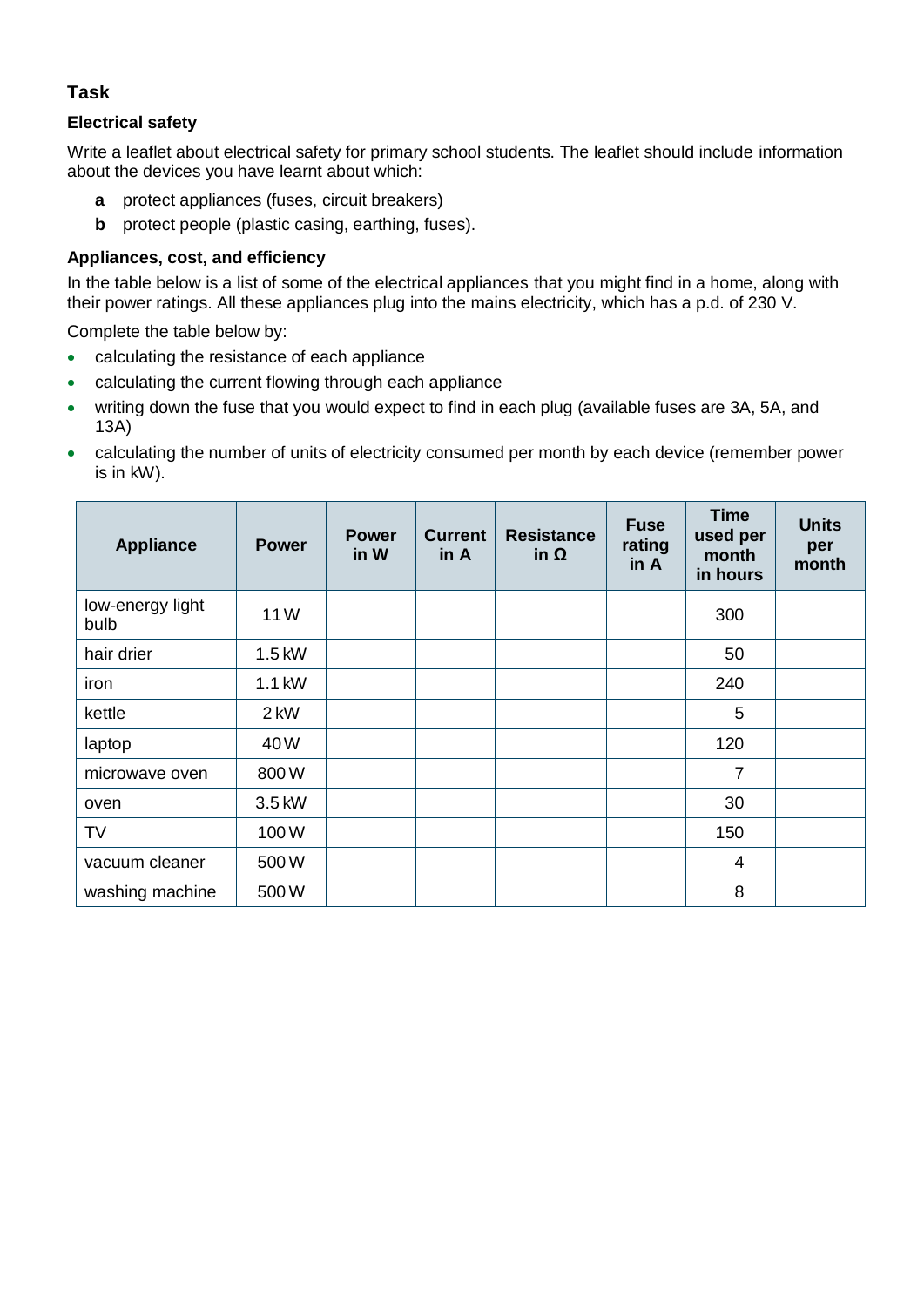# **Questions**

## **Electrical safety**

**1** Compare a fuse and an earth wire.

|              |                                                                                                      | $(3$ marks)         |
|--------------|------------------------------------------------------------------------------------------------------|---------------------|
| $\mathbf{2}$ | Explain why electricians use wires of different thickness depending on the<br>power of an appliance. |                     |
|              |                                                                                                      |                     |
|              |                                                                                                      |                     |
|              |                                                                                                      |                     |
|              |                                                                                                      | $(4$ marks)         |
| 3            | Suggest and explain the odd one out in your table in Part 3 of the Task.                             |                     |
|              |                                                                                                      |                     |
|              |                                                                                                      | $(2 \text{ marks})$ |
| 4            | Compare direct and alternating current.<br>a                                                         |                     |
|              |                                                                                                      |                     |
|              |                                                                                                      | $(1 \text{ mark})$  |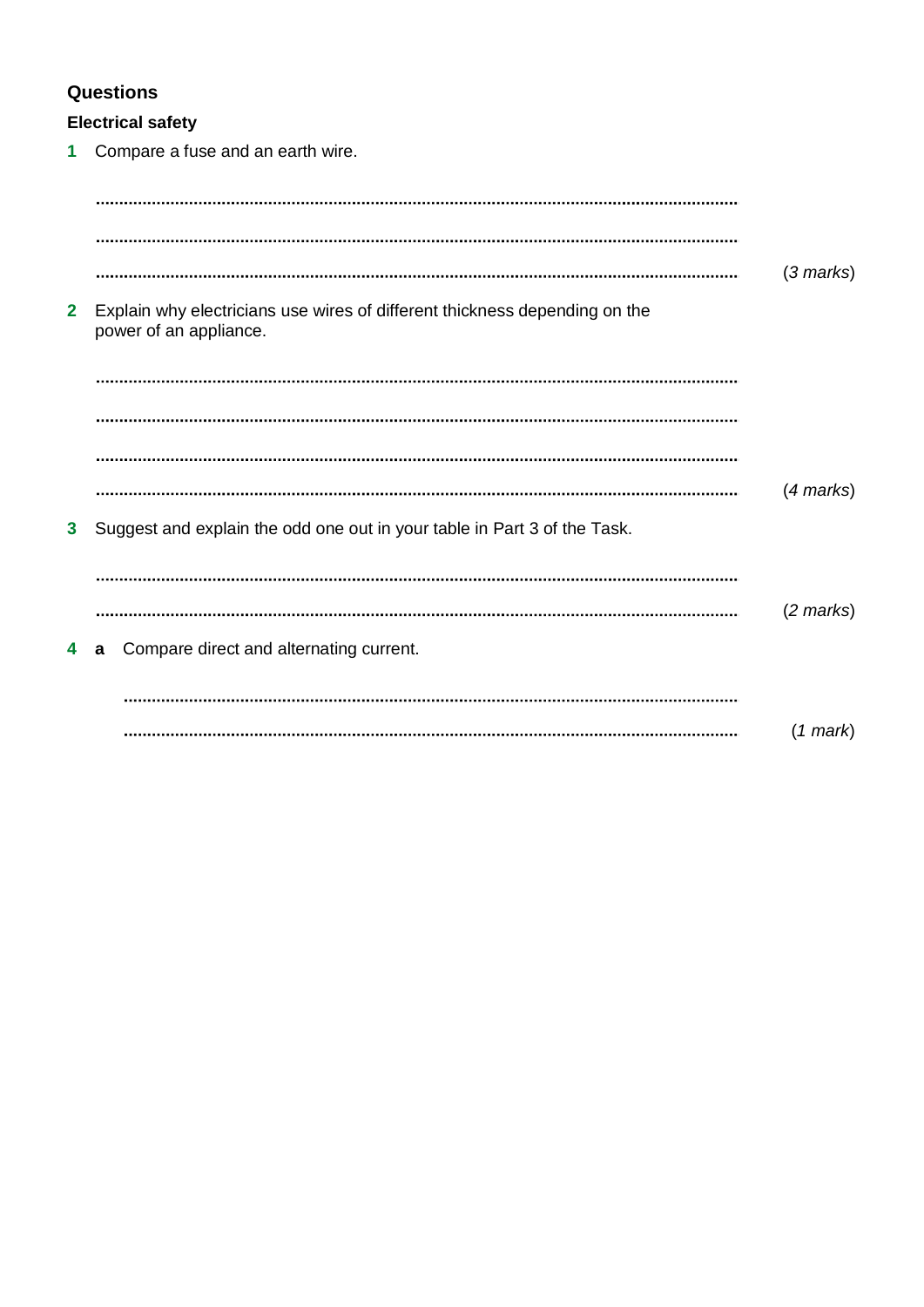**b** Use the diagram on the next page to calculate the peak potential difference. Show your method.

|                                                                    | $(3 \text{ marks})$ |
|--------------------------------------------------------------------|---------------------|
|                                                                    |                     |
| $\overline{5}$<br>$\mathsf 3$<br>$\overline{1}$<br>Y gain<br>V/div |                     |
| $\overline{\text{OV}}$<br>  10   20   100                          |                     |

**c** Use the same diagram to calculate the frequency of the alternating current. Show your method.

| $(5$ marks) |
|-------------|

timebase

#### **Part 2: Power and resistance**

**5** Explain in terms of electrons what happens when you heat water with the metal element of a kettle.

(*4 marks*)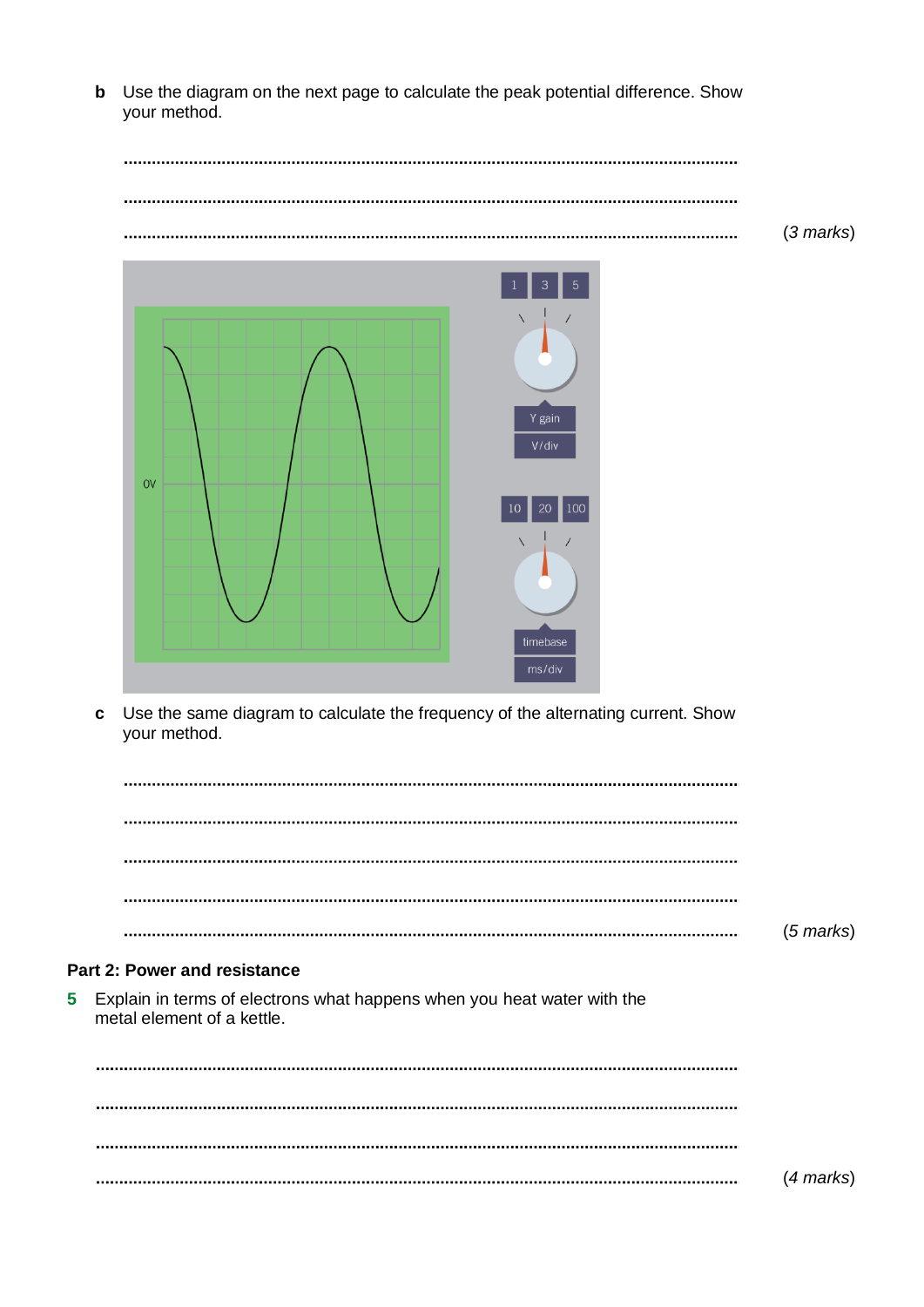**6** Explain how two lamps can work from the same potential difference but not be the same brightness.

(*4 marks*) 

**7** Complete the table with the values of p.d. and resistance. Try to fill in as much as you can without using your calculator. (*4 marks*)

| <b>Current</b> | <b>Resistance</b> | p.d. in V | Power in W |
|----------------|-------------------|-----------|------------|
| 1 A            | 1 $\Omega$        |           |            |
|                | $0.1 \Omega$      | 0.2       |            |
| 100 mA         |                   | 1.0       |            |
|                | 1 kO              |           | 9000       |

**8** One equation for power is:

power *P* (W) = (current *I* (A))<sup>2</sup>  $\times$  resistance *R* (Ω)

Beginning with the equation that you used to fill in the first row of the table, explain why this second equation is true.

(*2 marks*) **9** Explain the link between power, current, p.d., and the energy transferred by each charge flowing in a circuit. (*4 marks*) **Appliances, cost, and efficiency 10 a** Use the table above of the Task to calculate the total number of units used per month. (*1 mark*) **b** Calculate the number of kWh you would 'save' per month if each appliance was 10% more efficient. (*1 mark*) **c** Calculate your monthly saving if each appliance was 10% more efficient and each unit costs 11p. (*1 mark*)